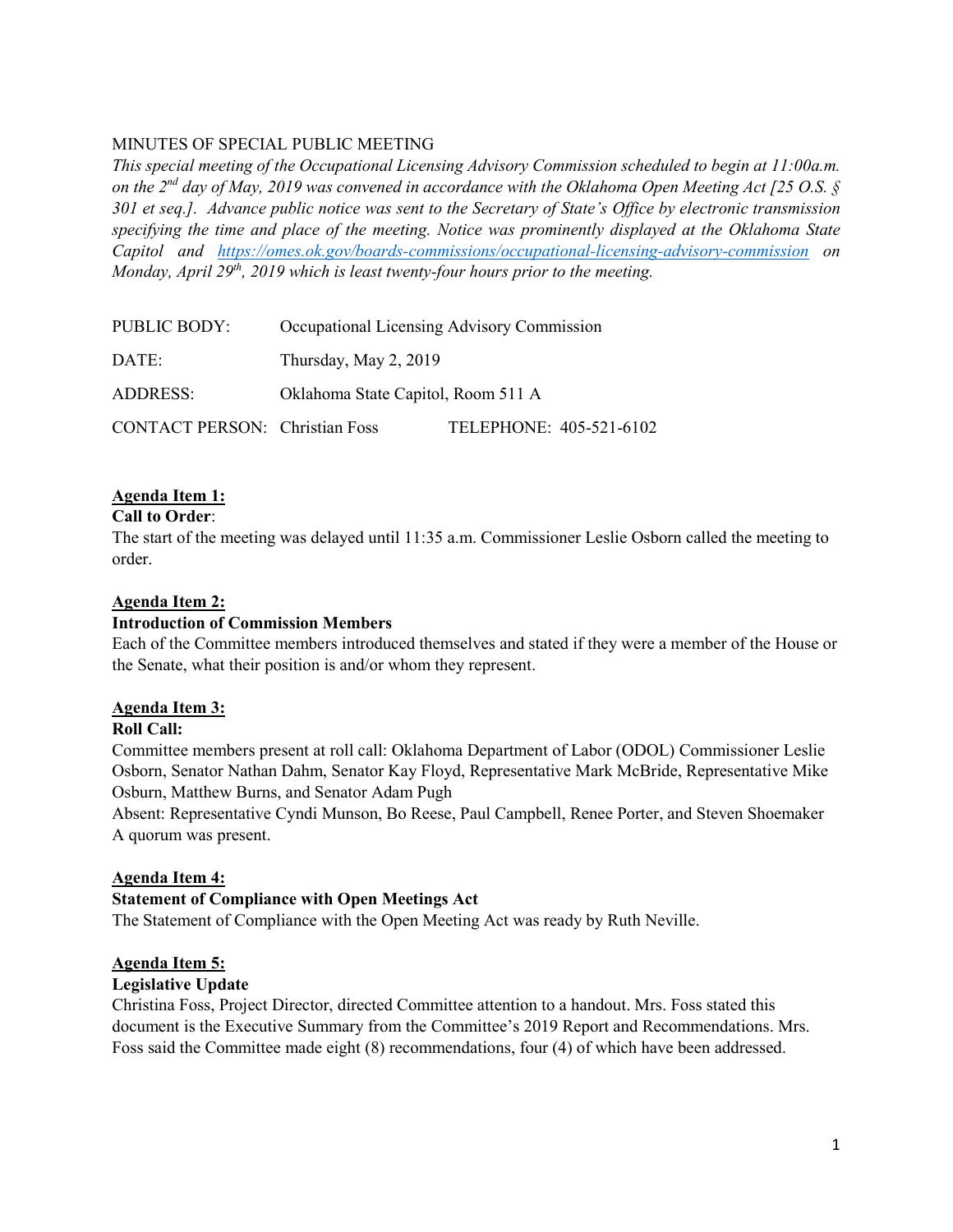Mrs. Foss asked Senator Adam Pugh to address SB670 and to give a brief overview of the two (2) initiatives that match with some of the recommendations the Committee issued. Senator Pugh said SB 670 has been signed into law. Senator Pugh discussed the positive impact this bill will have on military personnel and military families allowing them to seamlessly integrate into the workforce. Senator Pugh said the bill included a truncated timeline for returning to work, reciprocity with other states, and addressed fees for military families. Senator Pugh thanked individuals and committees that helped make this bill possible. Senator Pugh said this bill protects our military personnel, is good for them and is good for the State.

Mrs. Foss briefly discussed other recommendations by the Commission specifically HB1373, SB 664 and HB 1094.

Representative Osburn discussed regulation of the automobile industry and the elimination of individual licensure for new or used car sales and manufactured home sales. Representative Osburn said a registry for sales persons had replaced licensure and move responsibility of fees from the individual to the dealership where the individual works. Representative Osburn also discussed other details of the bill.

Representative Mike Osburn discussed HB2477 and HS2478. Representative Osburn said HB2477 eliminated the need for a commission to revoke an individual's license if that individual had failed to pay their state income tax. Representative Osburn said HB 2478 had been sent to conference for some tweaking. Representative Osburn said this bill will eliminate a requirement for an individual to have paid state income tax before becoming eligible for some occupational licenses.

## **Agenda Item 6:**

### **Occupational Licensing Directory Update**

Commissioner Osborn said one of the largest tasks the Commission has undertaken was the establishment of a database that would provide information on every license, including where to go for the license, requirements for licensure, and how much it would cost. Commissioner Osborn said that database is now available on the ODOL website. Commissioner Osborn said there are two hundred twenty-four (224) true occupational licenses in the database. Commissioner Osborn explained how to use the website database. Commissioner Osborn said a paper copy of the information contained in the database is available as a handout.

### **Agenda Item 7:**

## **Mandate to annually review twenty-five percent (25%) of the different types of occupational licenses issued in Oklahoma**

Commissioner Osborn said there are several mandates the Commission needs to address, one (1) being that new licenses created will be reviewed by the Commission within ninety (90) days of enactment. Commissioner Osborn said we are watching to see if any new licenses that will need to go on the list. Commissioner Osborn said secondly, occupational licenses are to be reviewed once every four (4) years.

Commissioner Osborn said with two hundred twenty-four (224) licenses the Commission will need to review twenty-five percent (25%) or sixty-five (65) licenses per year. Commissioner Osborn said we expect to send out a list for review two (2) weeks before every Commission meeting.

Commissioner Osborn discussed other areas the Commission will examine and said she would like to propose looking at licenses that truly affect criminal justice reform. Commissioner Osborn said successful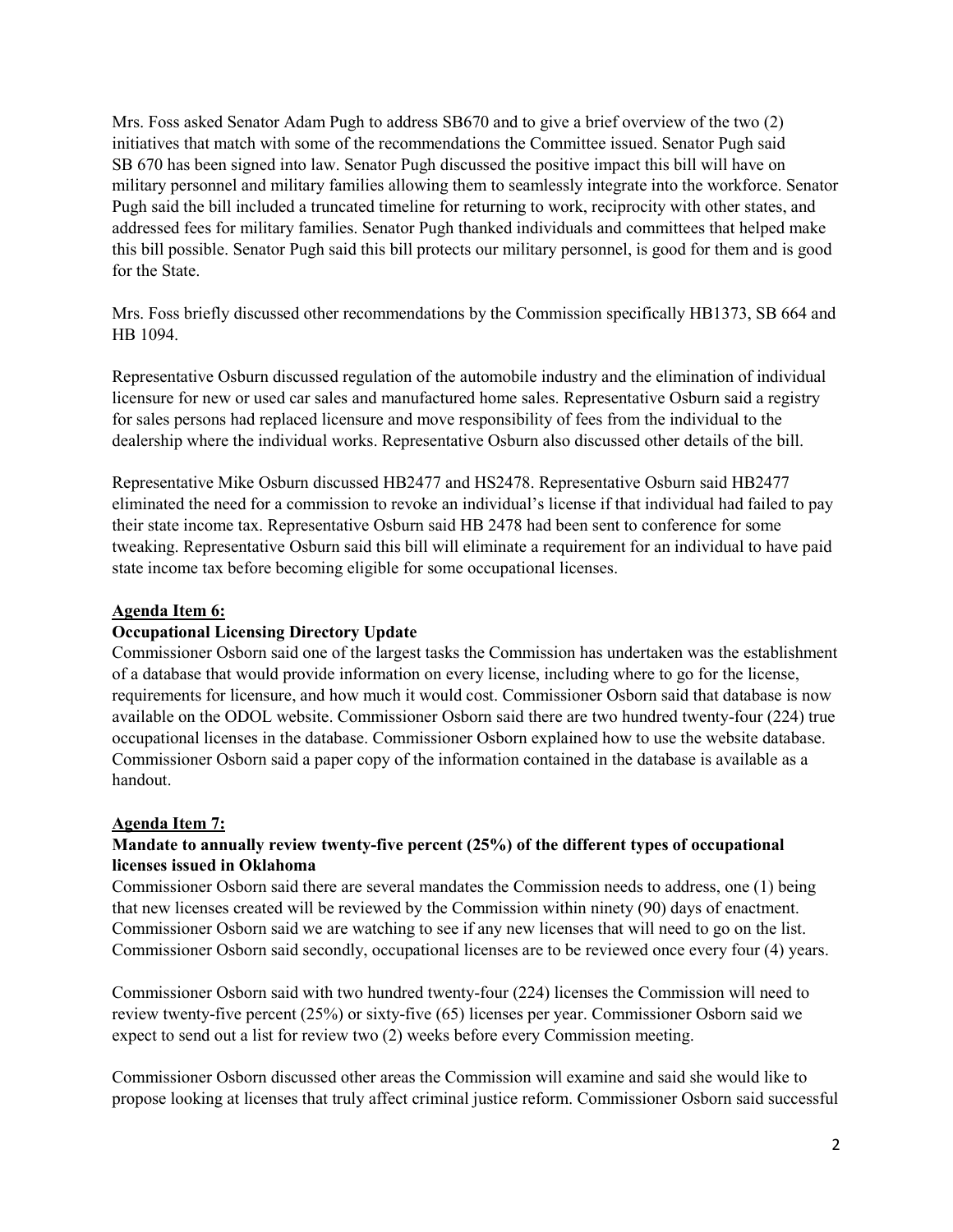Criminal Justice Reform will include a pathway to a changed life, which includes getting a job and having a productive life. Commissioner Osborn proposed action the Commission could potentially take to facilitate Criminal Justice Reform.

Commissioner Osborn said her proposal would be for information on the sixty-five (65) licenses to be reviewed to be sent out to Commission members in June. Commissioner Osborn said review of the list of licenses would take place during meeting dates of July 1<sup>st</sup>, August 5<sup>th</sup>, September 9<sup>th</sup>, October 7<sup>th</sup>. Commissioner Osborn said the Commission would then meet on November 4<sup>th</sup> regarding recommendations of the panel. Commissioner Osborn proposed a vote to look into the purview of criminal justice licensure this year.

Representative Mark McBride left the meeting at 12:06 p.m. A quorum was no longer present.

Senator Pugh said we have to have comprehensive overview of what criminal justice reform is in the sense of what the legislature is trying to accomplish so that everyone understands what we are trying to accomplish. Commissioner Osborn said it was never her intent for the Commission to take over Criminal Justice Reform for the State of Oklahoma. Commissioner Osborn said Criminal Justice Reform is a wheel with multiple spokes; that the Commission is only primarily looking at a small segment of the population looking to reenter the job market; that the vast majority of the task forces and groups referenced by Senator Pugh are not doing anything about licensure and we would be merely one tiny spoke doing our part of the job. Commissioner Osborn said if that is not amenable to Representative McBride or Representative Osburn we are happy to go in a different direction.

Commissioner Osborn asked ODOL General Counsel Don Schooler what direction the Commission could take in the meeting because a vote could not be taken without a quorum present. Mr. Schooler advised the remaining members may move on to other agenda items that do not require action or that would be considered business of the Commission. Mr. Schooler said the Commission would need to reconvene to take a vote on dates the Commission should meet.

### **Agenda Item 8:**

### **Occupational License Review Plan**

The Commission discussed how to identify which twenty-five percent (25%) of licenses should be reviewed first and which licenses will truly impact Justice Reform. Commissioner Osborn said recommendations for this year must be made by December.

### **Agenda Item 9: License Review Process** No discussion.

### **Agenda Item 10:**

# **Memorandum Regarding Federal Grant Prohibition on Lobbying – Occupational Licensing Advisory Commission**

Commissioner Osborn directed Commission attention to a memo in the packet that talks about the purview of the Board. Commissioner Osborn said there were questions regarding if the Commission, as an advisory board or commission were authorized to lobby for or against bills. Commissioner Osborn said they did an exhaustive review with ODOL legal staff on what the prevue of the federal grant was.